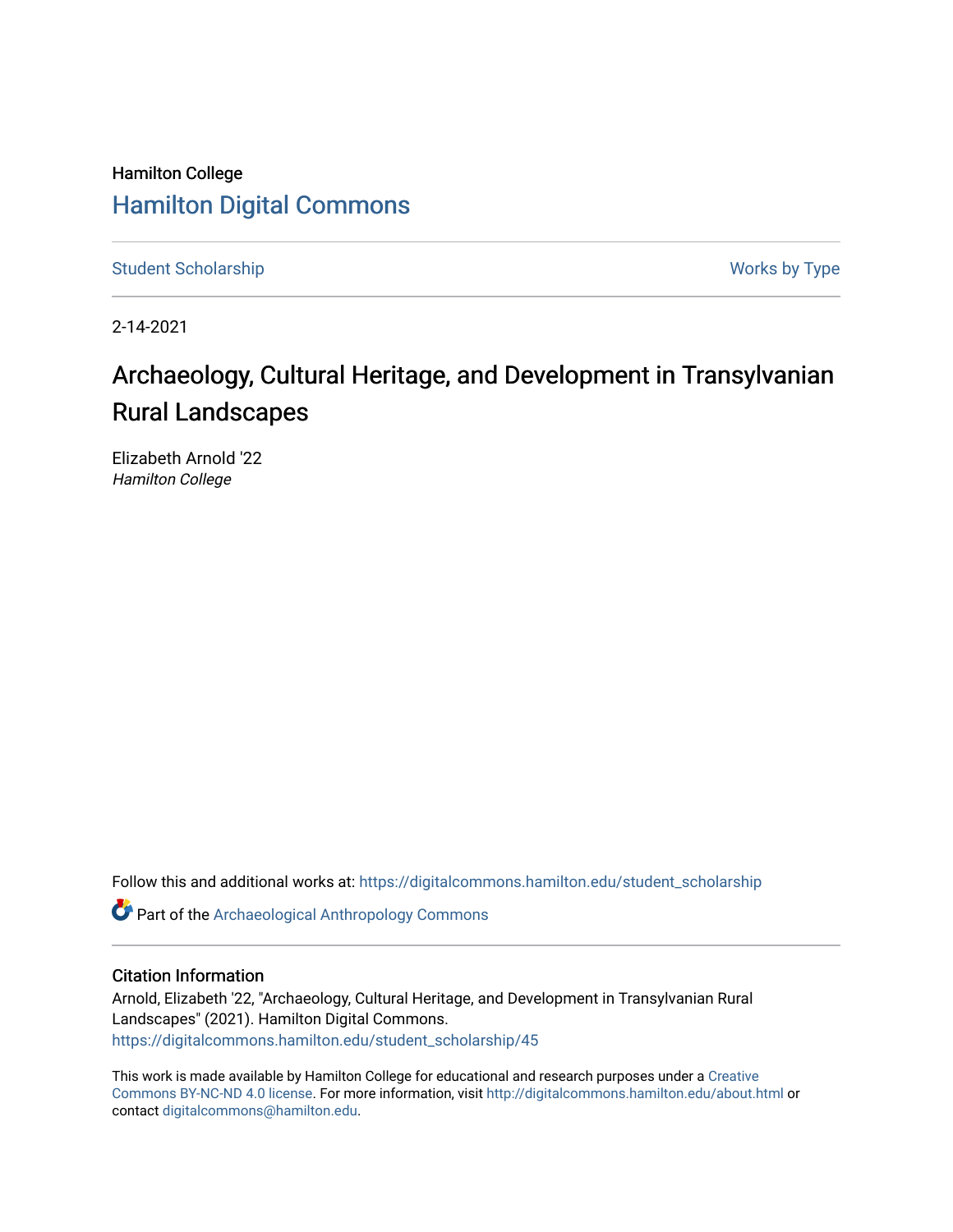### Archaeology, Cultural Heritage, and Development in Transylvanian Rural Landscapes

Colin P. Quinn<sup>a</sup>, Jess Beck<sup>b</sup>, Horia Ciugudean<sup>c</sup>, Elizabeth Arnold, Aidan Leahey, Isabella Roselli

a Hamilton College, 198 College Hill Rd, Clinton, NY 13323 b Vassar College, 124 Raymond Ave, Poughkeepsie, NY 12604 c Muzeul National Al Unirii din Alba Iulia, Str. Mihai Viteazul, Nr. 12-14, Alba Iulia, 510010

#### **Abstract**

Communities constantly produce and reinforce notions of cultural heritage in their expressions of identity and memory. Especially in rural communities, this process of engaging with heritage is deeply rooted in a landscape, embedded in how people experience connection with the landscape. Preservation of this heritage greatly influences senses of social, cultural, and historical identity at individual, community, and nation levels. As contexts that express a unique sense of place, rural traditional landscapes encounter threats to their heritage in the face of modern development, unemployment, and changing policies. In this paper, we explore the potential for community engagement rooted in archaeology and how it can play a role in sustainable development of rural landscapes. In particular, we present several ongoing projects focused on the prehistoric archaeology of rural landscapes in Alba County, Transylvania. Drawing on theories of placemaking, memory, and monumentality, this paper explores the strong connection between people and place over time as a justification for drawing upon archaeology to reimagine how communities engage with landscape in the present and future. We highlight the potential for community-based cultural heritage revitalization as a way to promote sustainable development in Transylvania's rural landscapes. Knowledge of how people of the past engaged with landscape gives opportunity to reinterpret how people engage with landscape and their cultural heritage. As it is argued, projects geared towards sustainable cultural heritage preservation ignite cultural pride and encourage cultural expression, maintained through social memory creation and key economic opportunities and benefits across different scales. Ultimately, archaeology in concert with community-engaged cultural heritage outreach efforts can be useful to counterbalance urbanization and enhance investment in rural communities.

#### **Keywords**

Community engagement, cultural heritage preservation, sustainable development, rural lifeways, landscape

#### **1. Introduction**

The Apuseni Mountains in the Transylvanian region of Romania have been continuously occupied for thousands of years. The area's geologically and environmentally complex landscapes have shaped its deep history of occupation. Home to rich deposits of gold and copper, abundant pastures, timber-rich wooded slopes, and the winding Mures River and its wide agricultural terraces, the rural landscape of the Apuseni Mountains is intertwined with the

\*Corresponding author. *E-mail addresses:* cpquinn@hamilton.edu (C.P. Quinn), jbeck@vassar.edu (J. Beck)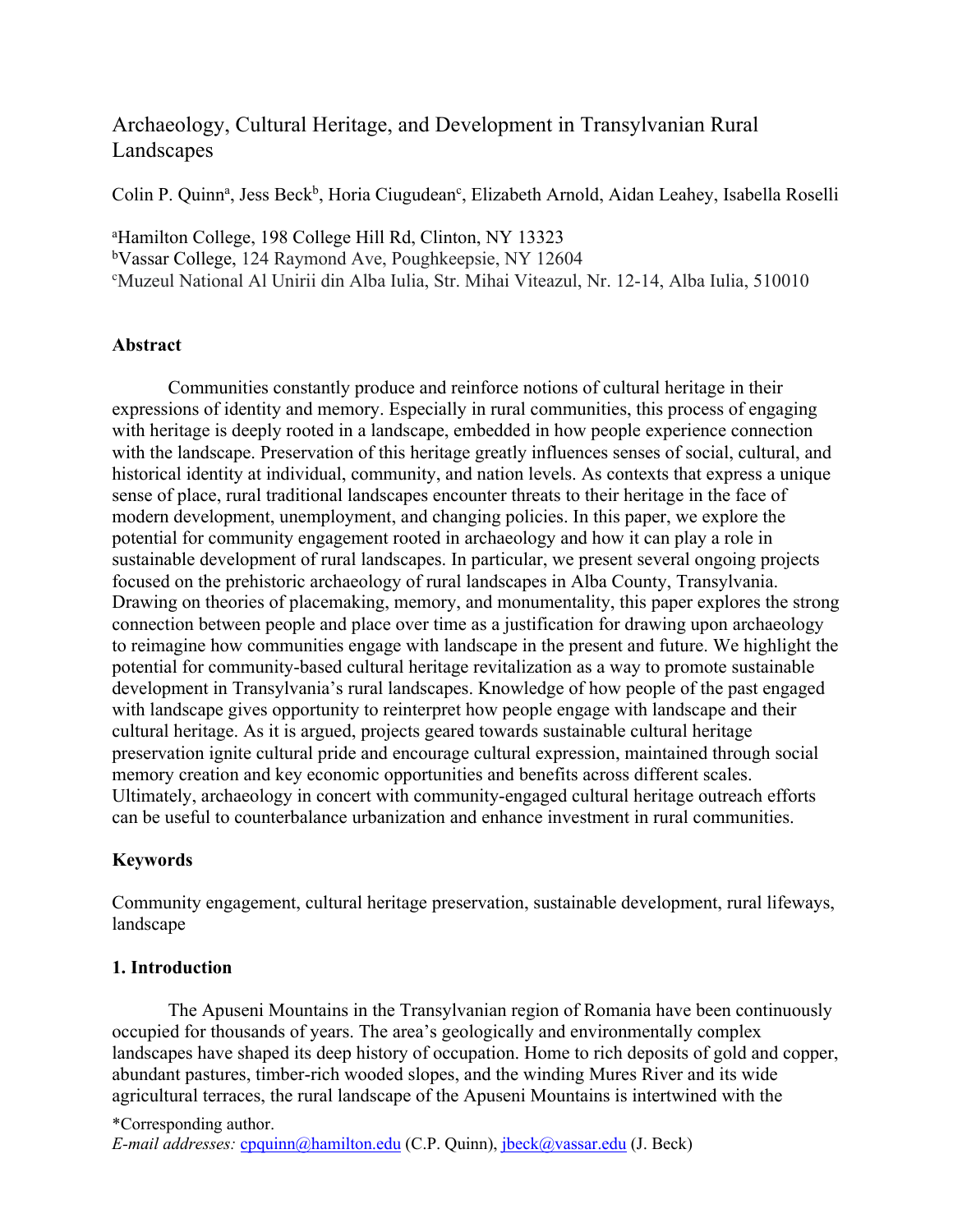cultural heritage of its people. For millennia, communities in the Apuseni Mountains have modified the landscape and responded to the geographic and environmental constraints on their behavior. Through this process, their communal identities were, and are, inextricably linked to the economic, social, and religious activities they practice in the landscape.

Cultural heritage is socially constructed through people's day-to-day interactions (Corsale and Iorio 2013). The ICOMOS International Cultural Tourism Committee (2002) defines cultural heritage as an "expression of the ways of living developed by a community and passed on from generation to generation, including customs, practices, places, objects, artistic expression and values" (Veghes and Popescu 2018:130). Heritage encompasses both the tangible, the distinctive places of human habitation, villages, objects, industrial systems, and more, as well as the intangible, the forms of traditional and popular culture, works based on tradition, and the social context rooted in themes of cultural meaning (Veghes and Popescu 2018:130). For communities in the Apuseni Mountains, cultural heritage is rooted in the development of rural lifeways in European prehistory. To preserve, revitalize, and further develop rural lifeways, we must invest in a sustainable future with cultural heritage as a key component of any development plan.

Despite its importance, rural landscapes often lack sufficient infrastructure around cultural heritage preservation, especially when compared with urban contexts. In Romania, statedriven policies during the era of Communism promoted demographic centralization and moved people from small villages into larger urban centers. More recent economic development, including the enhancement of tourism infrastructure, highway construction, and other projects in part supported by the European Union, have continued the trend towards investment in higher population centers. Similar to other rural landscapes, however, the rural lifeways in the Apuseni Mountains are underserved with a lack of sufficient cultural heritage infrastructure. While urban contexts are supported through museums and investment in tourism infrastructure such as transportation networks, accommodations, and restaurants, rural landscapes remain an untapped resource for sustainable development. This is particularly important in the Apuseni Mountains where most economic development has centered on exploitation of the region's vast mineral resources through mining practices that are both dangerous and unsustainable in the long term.

In this paper, we explore how archaeology can contribute to broader efforts to revitalize cultural heritage and promote sustainable development in rural landscapes. Investment and planning can help promote sustainable economic development while also meeting goals of preserving cultural heritage. We highlight the utility of archaeology-based cultural heritage revitalization projects in rural Transylvania to reimagine tourist infrastructure and heritage preservation in these landscapes. More broadly, this case study demonstrates the importance of long-term archaeological perspectives and the potential of cultural heritage revitalization projects in other rural landscapes across the globe.

#### **2. Rural Landscapes in Romania's Apuseni Mountains**

Rural landscapes are defined by dispersed communities and their connection to more "traditional" pre-industrial economic systems, including agro-pastoral economies, unexploited forest, prairie, and desertic environments. Rural landscapes are also defined in opposition to urban landscapes based on what they lack: population density, hubs of economic activity, and political power. Mountain landscapes have often been classified as rural landscapes due to their geographic and environmental marginality (Beck and Quinn 2021). While scholars examining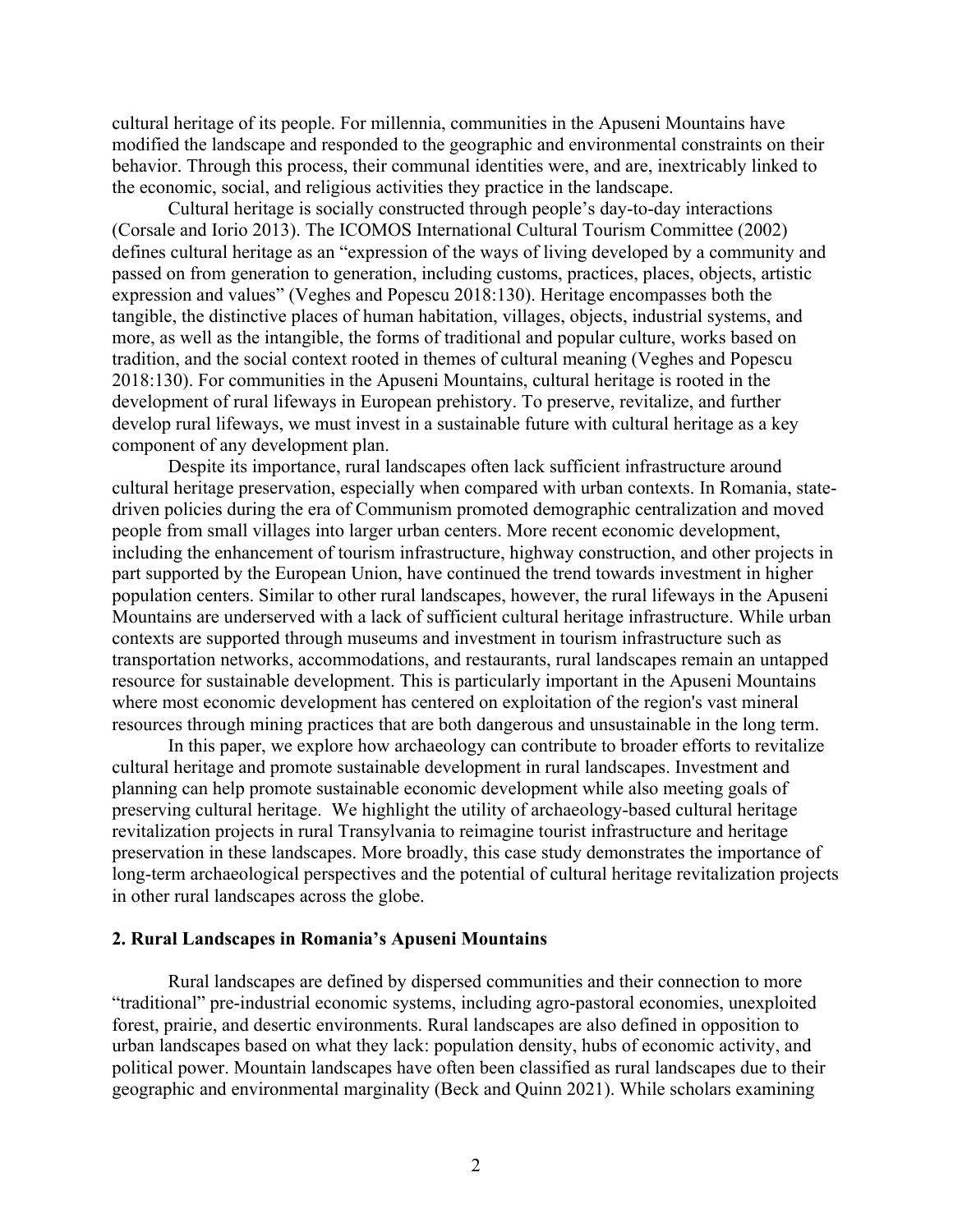mountain landscapes are increasingly "centering" these spaces as a research focus rather than dismissing them as unimportant, peripheral, and marginal, most mountain landscapes remain distinctly rural. Rural landscapes affect the process of identity formation (Gullino and Larcher 2013). Through shared cultural practices, communities experience and manipulate rural landscapes in a recursive process that produces a distinct form of community identity and heritage. This rural heritage embodies both the physical attributes as well as wider physical, cultural, and environmental links – including cultural knowledge, traditions, practices, meanings and expressions of identity and belonging, and the cultural values attributed to the landscape in both the past and present community (ICOMOS 2017).

The Apuseni Mountains and the surrounding landscape of Tranyslvania are an ideal context in which to examine the interplay between rural landscapes and cultural identity. The mountainous landscape is topographically and environmentally diverse, filled with deep river valleys, wooded slopes, and a rich and valuable mineral supply. Communities have responded to these environmental constraints, experiencing and manipulating the environment and in turn producing distinct forms of identity and heritage. The channelized landscapes are scattered with hamlet settlement patterns distinct to rural Transylvania. Dispersed settlements hug the rivers and roads along the valley floors and ridges in a clear demonstration of the impact the mountainous environment has on rural lifeways. In addition to its rugged beauty, the landscape has proven itself as a rich cultural resource for the people of Transylvania, with an abundance of agro-pastoral lands, wooden architecture, crafts, and wild plants for medicinal use (Cosma et al. 2014; Gica and Coros 2016; Akeroyd 2007). There is a lack of scholarship on these key practices and their history, however, as much of rural Transylvanian past and present lifeways have been overshadowed by rapid globalization and urbanization.

Despite the lack of scholarship concerning its heritage, rural Transylvania has a deep story that proves it to be an especially unique and important landscape. Southwest Transylvania is home to the richest mineral deposits in Europe, plentiful salt springs, fertile agricultural land, forested uplands that supply fuel, grazing areas for livestock, and a river that fosters trade and exchange (Quinn 2017). Cave paintings reveal that civilizations that developed in Transylvania are as old as the Paleolithic era. Even in the early settlements the value of the landscape is clear – especially early use of minerals, hence the name of *The Golden Quadrilateral* being assigned to the Southern Apuseni Mountains. Evidence from the Neolithic indicates notable advancement in agricultural skills with the northward migration of a South Balkan area as well as the development of pottery and manufacturing of copper tools, indicating early existence and knowledge of mining areas and their copper, gold, tin, and iron resources. Utilization of these valuable resources proved to be impactful throughout the Copper and Bronze Ages during times of social upheaval. Between the Copper and Bronze Ages, Kurgan people from the eastern steppes migrated to the Apuseni Mountains, bringing with them the Yamnaya culture that contrasted the Copper Age Coţofeni culture. Mortuary evidence indicates that people began to situate their dead in order to have access to the rich resources (Quinn et al. 2020, "The politics of placing the dead in Bronze Age Transylvania"). Gold continued to be an important source in ancient Dacia as gold from Roșia Montană drew Trajan to march the Romans into Transylvania and bring down the Dacians. Remnants of this military landscape continue to permeate modern life with the abundance of Roman-era mines, roads, fortifications, and villas that aimed to extract metal and disperse it throughout the Roman Empire. Mining history continued through the Medieval period and Communist and post-Communist Romania (Quinn 2017:2).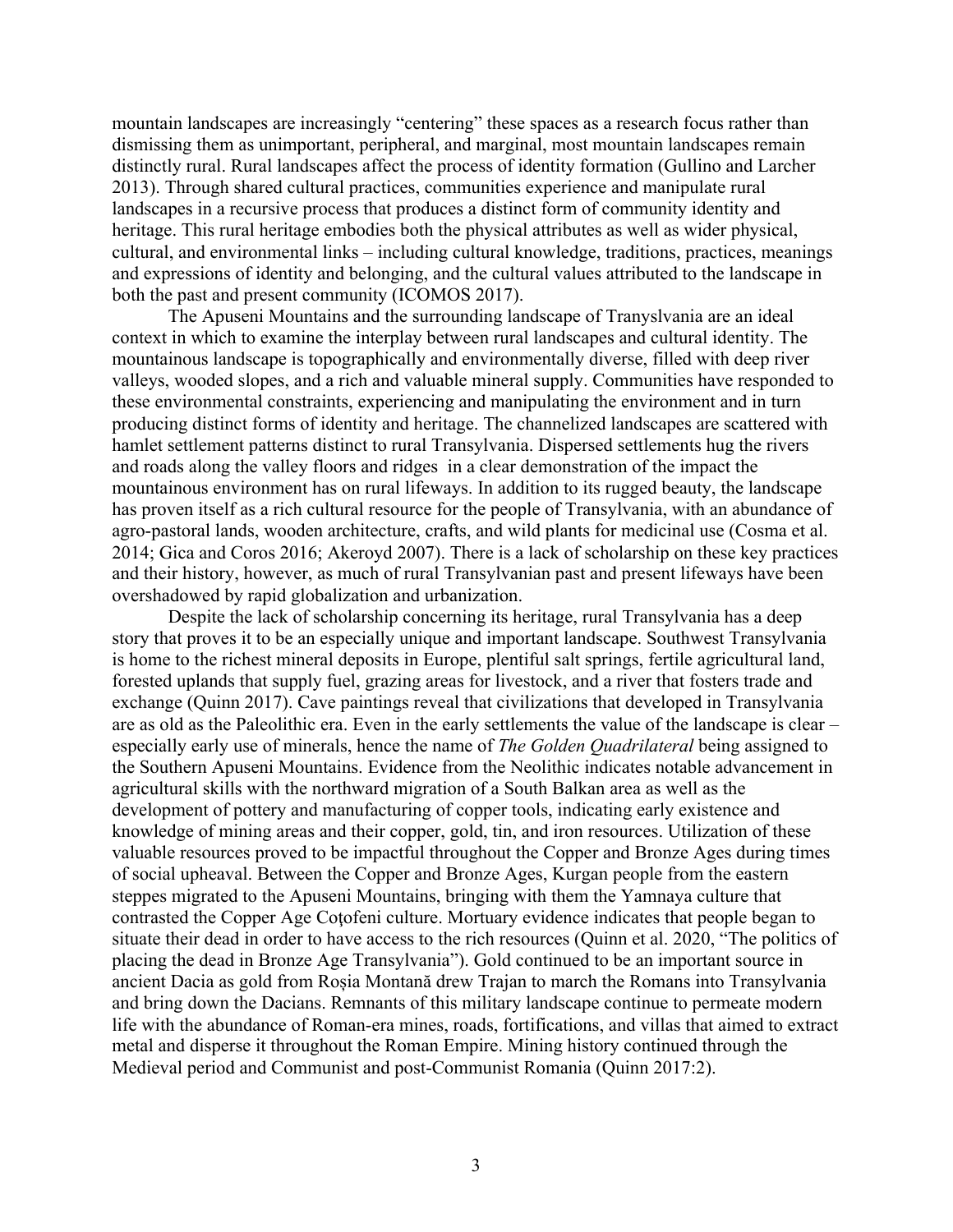While the strong link between community identity and the craft of mining is apparent, communities that engaged in mining for centuries have also been suffering since as early as the Communist period. With the desire for control and surveillance, the Communist drive for consolidation pushed people to live in larger urban centers. Outlying villages, especially ones that relied heavily on agriculture, were seriously disadvantaged (Surd and Turnock 2000:290- 292). The agenda of modernization in urban areas and lack of focus on rural areas led to substantial differences in living conditions. The government's commitment to assert Romania in the global scene involved a concentration on and intensification of the mining tradition, which has dangerously exploited the region's mineral resources, increased non-agricultural employment, and a lack of agricultural improvement (Surd and Turnock 2000:290-292). This concentration of economic opportunity in urban centers combined with the increasing obsolescence of agricultural practices meant that young people left rural areas to pursue higher incomes, further isolating rural places that relied on traditional practices to maintain their land (Surd and Turnock 2000:290-292). The trends that emerged during this consolidation continue to threaten rural Transylvania with more recent economic development such as highway construction centering in higher population centers and a continued lack of investment and depopulation of rural landscapes.

Instead of strengthening the bond between communities and the mining craft, modern mining projects have hastened the threat to southwest Transulvanian rural mining communities. State-level societies trans-nation globalization has centralized political control in state institutions and forced project decisions upon marginalized communities. Marginalized communities suffer from this as current mining projects threatening both the environment and health individuals impose a dilemma on communities, forcing a choice between the harmful ramifications of projects or otherwise a continued suffering of poverty, fading connection to mining heritage, and depopulation (Quinn 2017:2). Therefore, it is clear that a sustainable solution is essential, one that highlights the crafts that constitute rural Transylvanian heritage while strengthening infrastructure for sustainable economic development. Rural Transylvanian communities need a way to advocate for themselves, and archaeological and heritage based perspectives may be an avenue through which this can be accomplished.

#### **3. A Framework for Exploring the Rural Heritage Landscape**

In order to understand rural heritage, rural landscapes must be understood as dynamic places. All human behavior is rooted in the places in which those behaviors occur. As dynamic contexts for social interaction, places gradually acquire social meaning through associations with group experiences (Fisher 2009). This process, called *placemaking,* is the process by which places embody social meaning (Fisher 2009). Because the meaning of place is derived from human experience, interactions with place entangle past and present notions of broader cultures and identities.

Essential to the construction of these broader notions of identity is a collective memory of place. As an ongoing process that defines characteristics of individuals and groups, identity formation establishes the rights and obligations of an individual and their social interactions. Through the process of placemaking place is often a context through which identities are established. Drawing from a shared memory of a place and the interactions of its past that have shaped its social meaning, individuals constantly contribute to the constructions of identity and community through their day to day economic, social, and religious interactions. In the context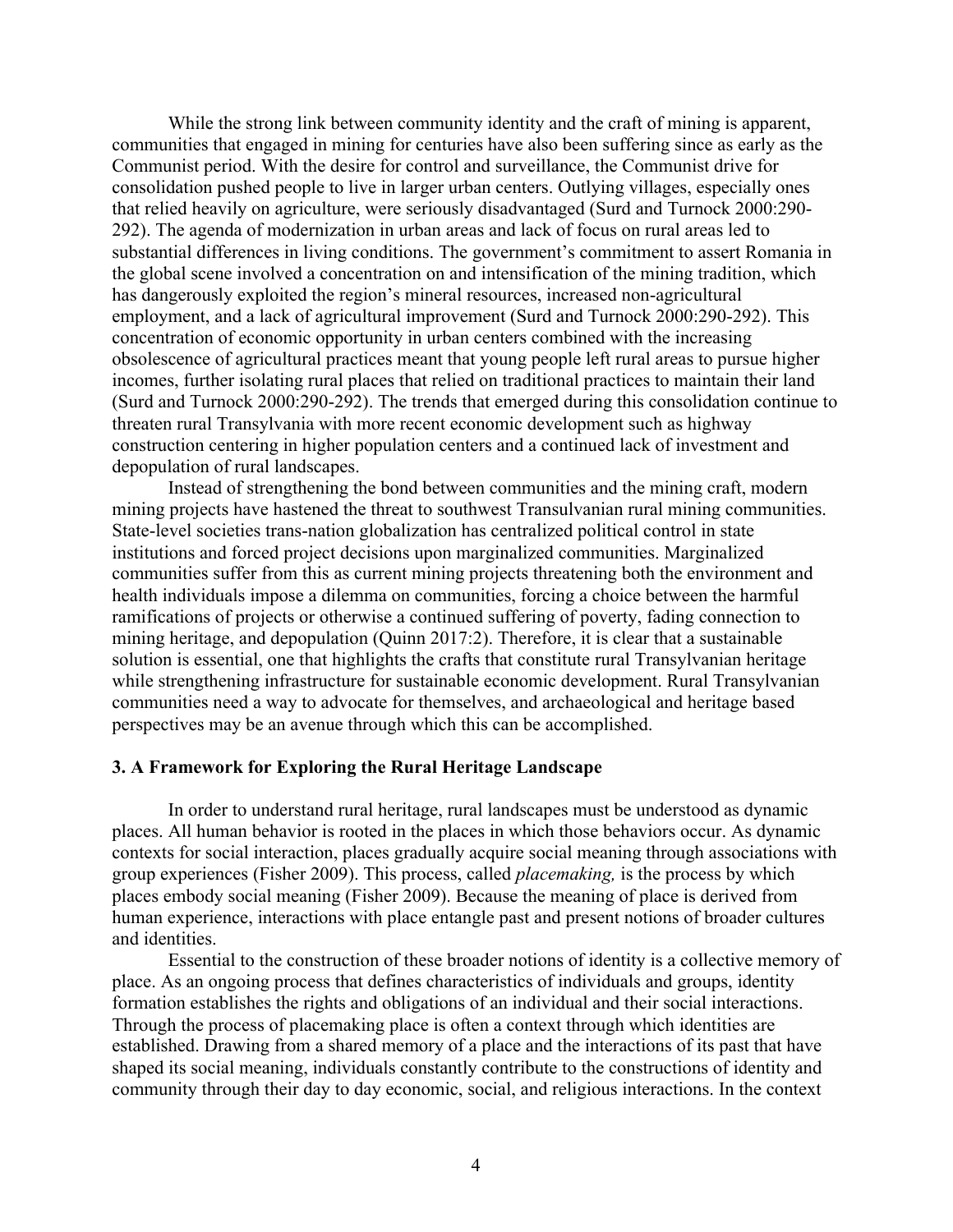of rural landscapes, communities and their collective identities are inextricably linked to the distinct activities they practice in the unique landscape. With the knowledge of this strong link between identity and landscape, place is often used as a way of intentionally calling upon the collective memory of the past in order to reimagine connections among people and cultural institutions in which social statuses, roles, and identities are reimagined.

Archaeological evidence confirms this strong connection between people and place. The archaeological record of mankind not only indicates that we as humans have a deep history, but that this history is inextricably linked to place. As an especially important landscape, it comes as no surprise that archaeological research in rural Transylvania uncovers the ongoing process of engagement with landscape. Burial mounds in the Apuseni Mountains demonstrate the practice of Early Bronze Age communities purposely situating their dead when contesting territory in an effort to reaffirm connections to the landscape and the resources therein (Quinn et al. 2020). The monumentality of the landscape extends further than these ancient mounds, however, as evidenced by modern indications of engagement such as the construction of roadways and territory markers centered around the landscape.

Understanding the role that place plays in both past and present community identity, archaeology can therefore be a tool used by rural communities to advocate for themselves. Especially in rural communities overshadowed by urbanization, a better knowledge of how people of the past engaged with landscape gives opportunity to reimagine how people engage with landscape now and in the future. As theories of placemaking and identity indicate, landscapes are charged with social meaning. Archaeologists, engaging with the material evidence of interactions that have constructed this very meaning, therefore have the opportunity to make this history known in an effort to reimagine heritage preservation in landscapes receiving insufficient attention on their valuable histories.

#### **4. Documenting Rural Transylvanian Cultural Heritage – MARBAL/BATS/Bucium Projects**

With its complex landscapes and history, Romania provides an interesting archaeological record. Of the work that has been done, Romanian archaeologists have taken interest in Neolithic periods as well as the later Dacian, Roman, and post-Roman periods. Compared to surrounding regions in Europe, however, Romania lacks systematic archaeological work and therefore the extensive base required to ask more anthropologically oriented questions. With a lack of time and money dedicated to research, there have been few survey projects (Molnár and Nagy 2013) and difficulty developing a comprehensive, scientifically-based culture history. This is especially true for Bronze Age research, which lacks an expansive history – there has been a greater focus on other time periods and a lack of funding for large-scale research that have limited the amount of research, and the research that has been done has been irregular, mostly done through salvage work or reporting of chance finds (Quinn 2017).

Over the past twenty-five years, there have been major contributions to Early and Middle Bronze Age Romania and developments within the past five years such as motorway construction have uncovered even more archaeological evidence.

The BATS project was designed to document and investigate the organization, lifeways, and landscape of Early and Middle Bronze Age communities in the Mureș Valley and Trascău Mountains. Specifically, it explores changes in regional community organization using different spatial analytical scales (Quinn 2017).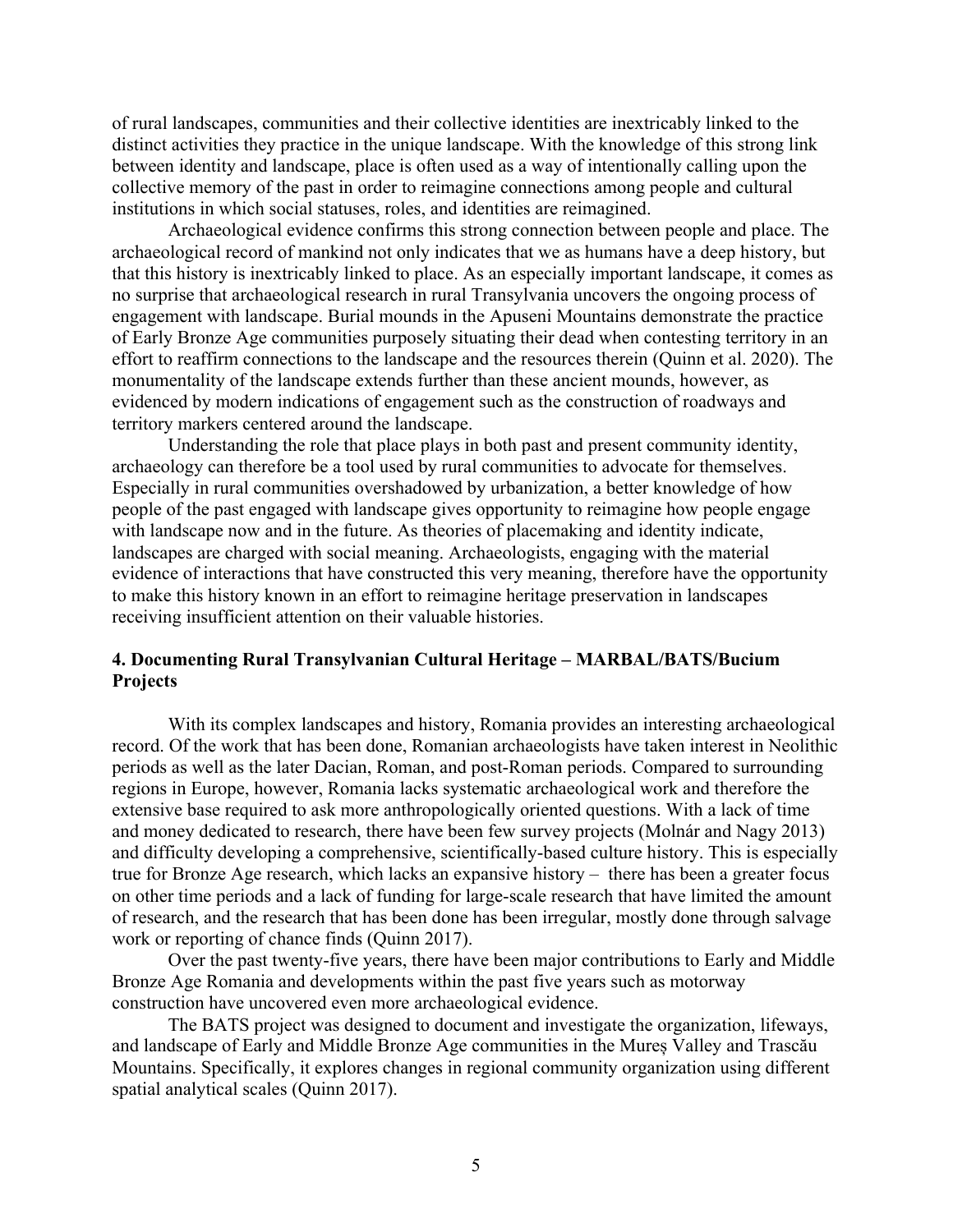MARBAL (Mortuary Archaeology of the Râmeț Bronze Age Landscape) is a collaborative bioarchaeology and mortuary archaeology project headed by Dr. Jess Beck (University of Pittsburgh), Dr. Colin Quinn (Hamilton College), and Dr. Horia Ciugudean (Muzeul Național al Unirii din Alba Iulia). Through excavations and a field survey of an Early Bronze Age cemetery at Ramet, the project explores the relationship between the inequalities performed through mortuary rituals and those in daily life. The project is designed to assess how these behaviors indicate communities' dynamic relationship to the landscape over time.

The Bucium Project aims to apply archaeology as an advocacy tool, exploring investment in sustainable development that promotes community cohesion and economic practices. The small mining community of Bucium, Romania is threatened by large-scale commercial gold mining operations. In collaboration with Bucium community members and organizations, this project strives to use public scholarship to push back against forces of modernization and urbanization, building on the missions and goals of community partners to raise awareness of the destructive costs of large-scale mining operations.

While each project explores different research questions, the threads of rural Transylvanian cultural heritage tie them together. Each project uncovers the deep connections between communities and their landscape in both the past and present. Due to its uniquely diverse landscape, rural Transylvania has a deep history of communities responding to and engaging with the landscape. The archaeological record makes this apparent, as evidenced by the MARBAL project. Excavations of burial mounds in key resource areas reveal an early understanding of the value of the landscape and how people of the past situated themselves and their dead in order to contest resources. The distinct hamlet settlement pattern still visible today is also a vestige of past human behavior, revealing the specific way that people of Transylvania have adapted to existing environmental restraints of the diverse and channelized landscape (Surd and Turnock 2000:285). Further exploration reveals an understanding and value of the landscape that extends beyond the settlement pattern. In the present, the continuation of agropastoral lifeways and traditional practices such as wooden crafts and using plants for medicinal purposes are a way of drawing from and referencing the past to create a sense of community and belonging in rural Transylvania. For many of the mining villages in Romania, traces of these lifeways, such as simple wooden tools, are often passed down for generations and serve as a medium through which stories and histories are experienced.

Research of the past and present has proven that rural Transylvania's history to be deep and complex. Further contributions, especially in archaeology, have revealed that the unique cultural heritage threading these complexities together is especially important with a global significance. However, modern globalization and corporate mining operations have facilitated a breakdown of traditional mining techniques, knowledge, and practice – often the everyday activities people in these communities have used to define themselves. Investment in this heritage, therefore, is essential. There is a potential for future sustainable development, and archaeology can play a part.

#### **5. Sustainable Economic Development and Cultural Heritage Resources in Rural Transylvania**

As scholars working directly with the materials and resources that constitute a community's heritage, archaeologists have not only the responsibility to share their findings, but also the unique opportunity to use their findings to promote and preserve rural heritage.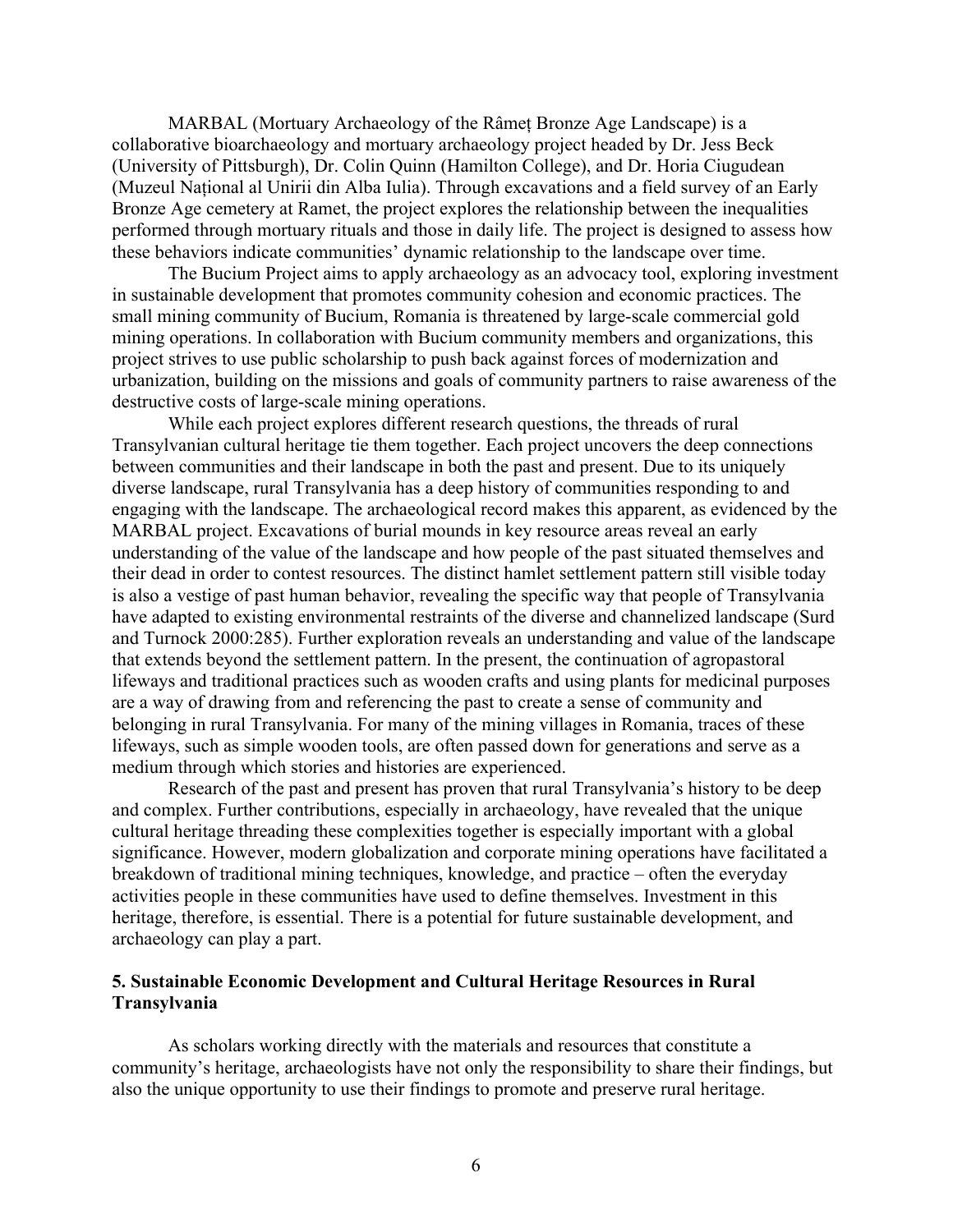Especially in rural areas threatened by modernization, we must invest in a sustainable future with cultural heritage as a key component of any development plan. Knowledge of how deeply connected a community's history is to its landscape can be a resource for economic development that promotes heritage and in turn helps preserve rural lifeways. This development involves reimagining how present and future communities engage with the landscape – therefore, it is essential that archaeologists engage in a bottom-up process across all levels of community engagement.

There are a variety of ways in which archaeologists can engage with communities. Some examples of outputs include community museums, as evidenced by the current project in progress at the Early Bronze Age cemetery at Ramet. What determines the success of these products is its ability to incorporate and engage the community. This means that archaeologists need to involve community members in every stage of the process, soliciting questions from locals about what interests them about the past and the archaeological record. Archaeologists need to make the community voice explicit in order to determine how their expertise can help answer those questions. For the development of the community museum at Ramet, this involves asking community members what interests them about the remains uncovered from burial tombs. Addressing what the community finds important about their past allows the archaeologist to determine how to highlight the landscape in ways that people are interested in. Furthermore, archaeologists must make clear that this process of publicizing the landscape can help communities. Developing tourist infrastructure through outputs such as a community museum brings money from outside into the community, introducing various economic opportunities that can help maintain the everyday life practices of these landscapes. When this connection is established, archaeologists can promote and publicize the values expressed by the community to ensure that rather than imposing an agenda upon the community, the community members commit to the process.

Establishing a community-based approach ensures sustainability. As a byproduct of archaeological research and a project publicizing the knowledge gained, audiences will engage with the otherwise overshadowed cultural heritage and help maintain rural lifeways through the creation of a collective, social memory. Not only will the project reignite local pride and a sense of cultural identity, but it will also provide key economic opportunities and benefits across different scales as it develops tourism infrastructure, introducing transportation networks, accommodations, and restaurants.

At Ramet, road construction and development of a community museum have a variety of benefits across different scales. Developing a museum and the surrounding area produces an attraction that makes the knowledge of rural Transylvania's complex and important past more accessible. The construction of a museum itself helps to achieve an educational goal, and growing economic opportunities ensure the maintenance of this goal, in turn preserving cultural heritage in rural Transylvania.

#### **6. Conclusion**

Upon an investigation of ongoing projects focused on the prehistoric archaeology of rural Transylvanian landscapes, it is clear that there is a potential for community-based cultural heritage revitalization as a way to promote sustainable development. Knowledge of Transylvania's past agro pastoral and mining lifeways gives opportunity to reinterpret how present communities engage with landscape and their cultural heritage. Projects centered around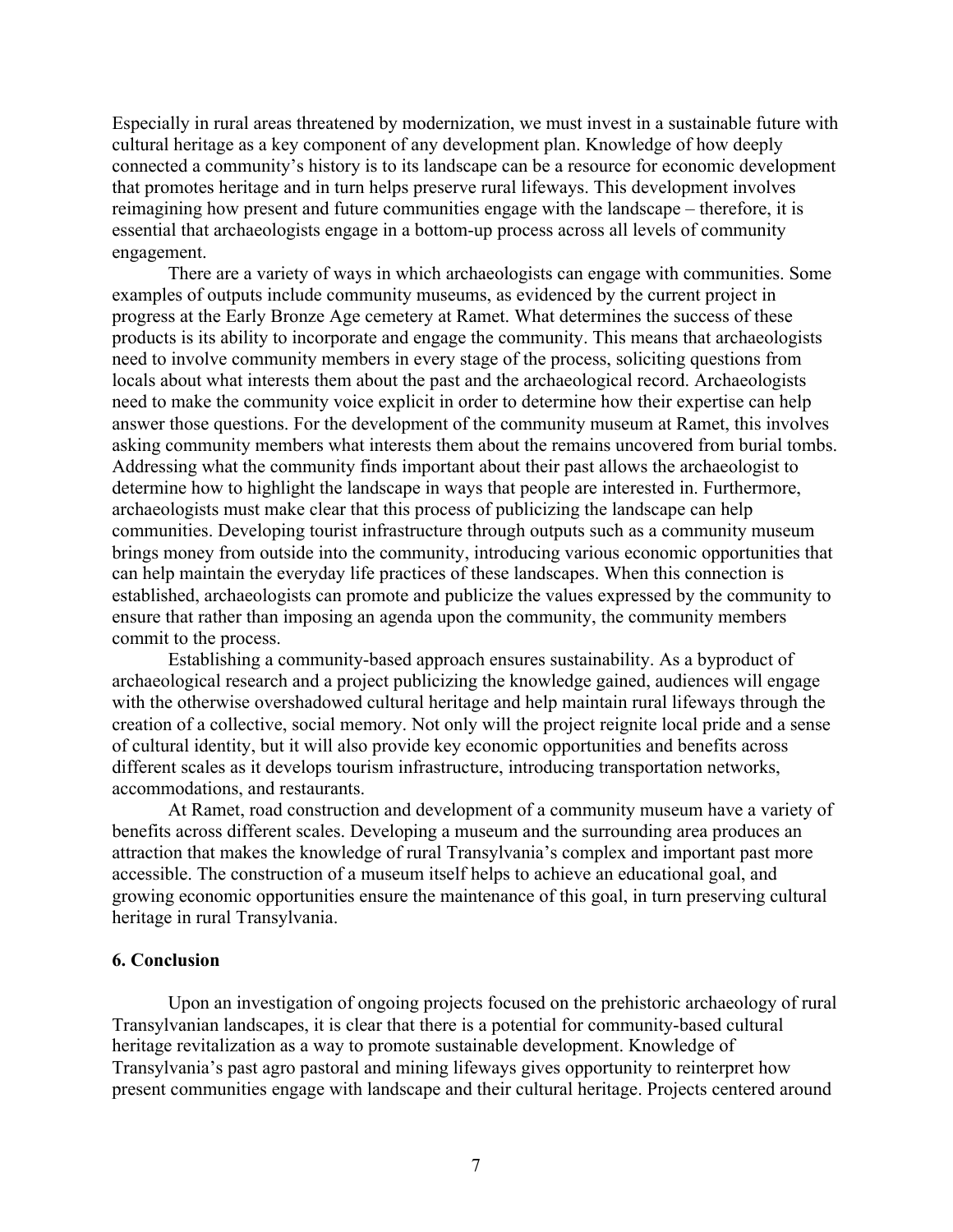cultural heritage preservation ignite cultural pride and encourage cultural expression, maintained through social memory creation and key economic opportunities and benefits across different scales.

Engaging with material vestiges of the past, archaeologists have a unique opportunity to use their findings in community-engaged cultural heritage outreach efforts in rural communities across the globe. Rural landscapes and their communities' cultural heritage remain an untapped resource for sustainable development. They often lack the kinds of infrastructure for sustainable economic development, and their cultural heritage is less well-studied or protected. Archaeologists uncovering the important histories of these communities' past can draw upon new research to reimagine tourist infrastructure and heritage preservation in these landscapes. Ultimately, archaeology in concert with community-engaged cultural heritage outreach efforts can be useful to counterbalance urbanization and enhance investment in rural communities.

#### **Funding**

This work was supported by the American Philosophical Society [grant numbers], Wenner-Grenn Foundation [grant numbers], Alba County Council [grant numbers], Hamilton College [grant numbers], Cambridge University [grant numbers], and EU Marie Curie [grant numbers].

#### **Acknowledgements**

We would like to thank several people and institutions for their contributions: Colin Quinn and Hamilton College, Jess Beck, and Horia Ciugudean and the Alba Iulia City Council. Hamilton College Levitt Center and Summer Science Program for their financial assistance in making student participation in this project possible. Special thanks are due to Professor Colin Quinn for allowing students to work on his project and for his and other students' constant feedback and support throughout the research and writing process.

#### **References**

Akeroyd, John R.

- 2007 Ruderal Floral of the Saxon Villages (Transylvania, Romania): A Neglected Conservation Constituency. *Transylvanian Review of Systematical and Ecological Research* 4:65–72.
- Cosma, Roxana Maria, Liliana Paula Mogos, and Cosmin Popescu
- 2014 The Tourism within the Apuseni Mountains Zone. *JOUR* 15: 530–535.

Corsale, Andrea and Monica Iorio

2013 Transylvanian Saxon culture as heritage: Insights from Viscri, Romania. *Geoforum* 52:22–31.

Fisher, Kevin D.

- 2009 Elite Place-making and Social Interaction in the Late Cypriot Bronze Age. *Journal of Mediterranean Archaeology* 183–209.
- Gullino, Gullino and Federica Larcher
	- 2013 Integrity in UNESCO World Heritage Sites. A comparative study for rural landscapes. *Journal of Cultural Heritage* 14(5) 389-395.